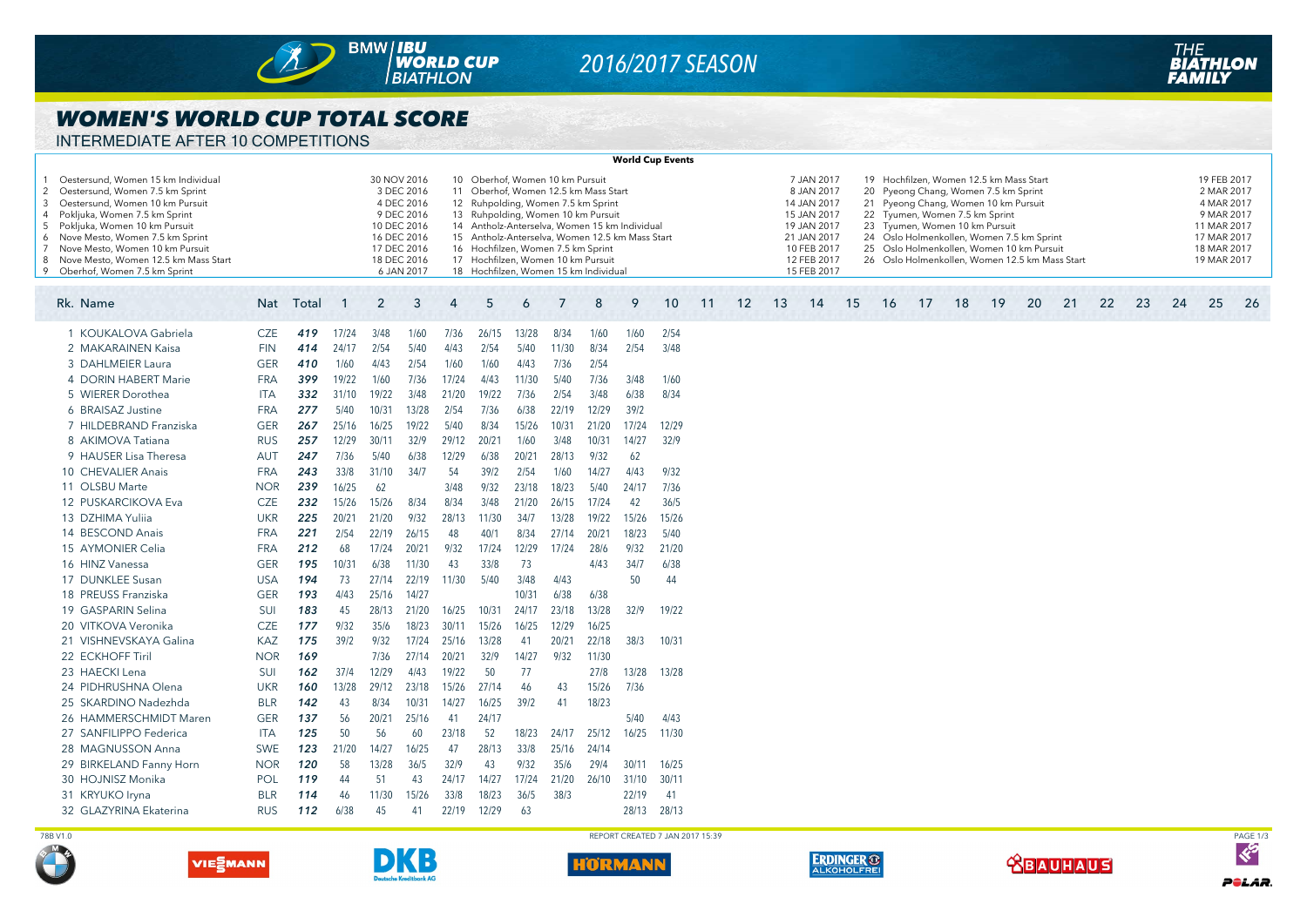

# *2016/2017 SEASON*

### *WOMEN'S WORLD CUP TOTAL SCORE*

INTERMEDIATE AFTER 10 COMPETITIONS

| Rk. Name |                          |            | Nat Total | $\overline{1}$ | $\overline{2}$ | 3     | $\overline{4}$ | 5     | 6     | 7           | 8     | 9           | 10                              | 11 | 12 | 13 | 14 | 15 | 16 | 17 | 18 | 19 | 20 | 21 | 22 | 23 | 24 | 25 | 26       |
|----------|--------------------------|------------|-----------|----------------|----------------|-------|----------------|-------|-------|-------------|-------|-------------|---------------------------------|----|----|----|----|----|----|----|----|----|----|----|----|----|----|----|----------|
|          | 33 PODCHUFAROVA Olga     | <b>RUS</b> | 101       | 14/27          | 54             | 45    | 13/28          | 29/12 |       | 31/10 29/12 |       | 47          | 29/12                           |    |    |    |    |    |    |    |    |    |    |    |    |    |    |    |          |
|          | 34 GOESSNER Miriam       | <b>GER</b> | 83        | 82             | 37/4           | 54    | 10/31          | 25/16 | 59    | 50          |       | 26/15       | 24/17                           |    |    |    |    |    |    |    |    |    |    |    |    |    |    |    |          |
|          | 35 LAUKKANEN Mari        | <b>FIN</b> | 81        | 64             | 47             | 31/10 | 56             | 35/6  | 25/16 | 15/26       | 23/16 | 40/1        | 35/6                            |    |    |    |    |    |    |    |    |    |    |    |    |    |    |    |          |
|          | 36 VARVYNETS Iryna       | <b>UKR</b> | 72        | 34/7           | 23/18          | 52    | 65             |       | 19/22 | 16/25       |       | 56          |                                 |    |    |    |    |    |    |    |    |    |    |    |    |    |    |    |          |
|          | 37 USANOVA Darya         | KAZ        | 65        | 27/14          | 71             |       | 26/15          | 37/4  |       |             |       | 25/16       | 25/16                           |    |    |    |    |    |    |    |    |    |    |    |    |    |    |    |          |
|          | 38 VITTOZZI Lisa         | <b>ITA</b> | 63        | 59             | 33/8           | 48    | 35/6           | 22/19 | 38/3  | 14/27       |       | 59          |                                 |    |    |    |    |    |    |    |    |    |    |    |    |    |    |    |          |
|          | 39 GWIZDON Magdalena     | <b>POL</b> | 62        | 47             | 65             |       | 27/14          | 45    | 49    | 37/4        |       | 8/34        | 31/10                           |    |    |    |    |    |    |    |    |    |    |    |    |    |    |    |          |
|          | 40 GREGORIN Teja         | <b>SLO</b> | 62        | 61             | 32/9           | 39/2  | 36/5           | 30/11 | 40/1  | 33/8        |       | 33/8        | 23/18                           |    |    |    |    |    |    |    |    |    |    |    |    |    |    |    |          |
|          | 41 SLOOF Chardine        | <b>SWE</b> | 58        |                |                |       |                |       | 92    |             |       | 10/31 14/27 |                                 |    |    |    |    |    |    |    |    |    |    |    |    |    |    |    |          |
|          | 42 NILSSON Emma          | <b>SWE</b> | 55        | 70             | 24/17          | 38/3  | 31/10          | 23/18 | 45    | 34/7        |       |             |                                 |    |    |    |    |    |    |    |    |    |    |    |    |    |    |    |          |
|          | 43 RANSOM Julia          | <b>CAN</b> | 54        | 42             | 38/3           | 58    | 34/7           | 34/7  | 26/15 | 19/22       |       |             |                                 |    |    |    |    |    |    |    |    |    |    |    |    |    |    |    |          |
|          | 44 FROLINA Anna          | <b>KOR</b> | 53        | 38/3           | 83             |       | 51             | 48    | 70    |             |       | 12/29       | 20/21                           |    |    |    |    |    |    |    |    |    |    |    |    |    |    |    |          |
|          | 45 CHARVATOVA Lucie      | CZE        | 52        | 41             | 18/23          | 12/29 | 79             |       | 64    |             |       | 75          |                                 |    |    |    |    |    |    |    |    |    |    |    |    |    |    |    |          |
|          | 46 CRAWFORD Rosanna      | CAN        | 52        | 80             | 64             |       | 58             | 49    | 37/4  | 32/9        |       | 21/20       | 22/19                           |    |    |    |    |    |    |    |    |    |    |    |    |    |    |    |          |
|          | 47 YURKEVICH Darya       | <b>BLR</b> | 48        | 3/48           | 59             | 51    | 52             |       |       |             |       | 51          |                                 |    |    |    |    |    |    |    |    |    |    |    |    |    |    |    |          |
|          | 48 KUZMINA Anastasiya    | <b>SVK</b> | 48        |                |                |       | 6/38           | 31/10 |       |             |       |             |                                 |    |    |    |    |    |    |    |    |    |    |    |    |    |    |    |          |
|          | 49 OEBERG Hanna          | SWE        | 45        | 8/34           | 82             |       | 61             |       | 43    | 30/11       |       |             |                                 |    |    |    |    |    |    |    |    |    |    |    |    |    |    |    |          |
|          | 50 GEREKOVA Jana         | <b>SVK</b> | 45        | 86             | 80             |       |                |       | 29/12 | 55          |       | 23/18       | 26/15                           |    |    |    |    |    |    |    |    |    |    |    |    |    |    |    |          |
|          | 51 TANG Jialin           | <b>CHN</b> | 44        |                |                |       |                |       |       |             |       | 20/21       | 18/23                           |    |    |    |    |    |    |    |    |    |    |    |    |    |    |    |          |
|          | 52 HERRMANN Denise       | <b>GER</b> | 43        |                |                |       | 18/23          | 21/20 | 72    |             |       |             |                                 |    |    |    |    |    |    |    |    |    |    |    |    |    |    |    |          |
|          | 53 TACHIZAKI Fuyuko      | <b>JPN</b> | 39        | 26/15          | 42             | 40/1  | 38/3           | 42    | 22/19 | 40/1        |       | 48          | 43                              |    |    |    |    |    |    |    |    |    |    |    |    |    |    |    |          |
|          | 54 GUZIK Krystyna        | POL        | 37        | 71             | 49             | 37/4  | 63             |       | 42    | 39/2        |       | 11/30       | 40/1                            |    |    |    |    |    |    |    |    |    |    |    |    |    |    |    |          |
|          | 55 RUNGGALDIER Alexia    | <b>ITA</b> | 36        | 49             | 36/5           | 35/6  | 40/1           | 47    | 27/14 | 31/10       |       | 41          | 46                              |    |    |    |    |    |    |    |    |    |    |    |    |    |    |    |          |
|          | 56 FIALKOVA Paulina      | <b>SVK</b> | 32        |                | 26/15          | 24/17 | 92             |       | 60    | 48          |       |             |                                 |    |    |    |    |    |    |    |    |    |    |    |    |    |    |    |          |
|          | 57 ZHURAVOK Yuliya       | <b>UKR</b> | 30        | 11/30          | 61             |       | 42             | 44    | 53    | 49          |       | 55          | 47                              |    |    |    |    |    |    |    |    |    |    |    |    |    |    |    |          |
|          | 58 HORCHLER Nadine       | <b>GER</b> | 30        |                |                |       |                |       |       |             |       | 35/6        | 17/24                           |    |    |    |    |    |    |    |    |    |    |    |    |    |    |    |          |
|          | 59 BRORSSON Mona         | <b>SWE</b> | 30        | 23/18          | 48             | 57    | 88             |       |       |             |       | 29/12       | 45                              |    |    |    |    |    |    |    |    |    |    |    |    |    |    |    |          |
|          | 60 KAISHEVA Uliana       | <b>RUS</b> | 28        |                |                |       |                |       |       |             |       | 27/14       | 27/14                           |    |    |    |    |    |    |    |    |    |    |    |    |    |    |    |          |
|          | 61 MERKUSHYNA Anastasiya | <b>UKR</b> | 24        | 48             | 77             |       |                |       | 48    | 44          |       | 19/22       | 39/2                            |    |    |    |    |    |    |    |    |    |    |    |    |    |    |    |          |
|          | 62 SHUMILOVA Ekaterina   | <b>RUS</b> | 23        | 18/23          |                |       |                |       |       |             |       |             |                                 |    |    |    |    |    |    |    |    |    |    |    |    |    |    |    |          |
|          | 63 BONDAR lana           | <b>UKR</b> | 23        | 66             | 39/2           | 33/8  | 97             |       | 28/13 |             |       |             |                                 |    |    |    |    |    |    |    |    |    |    |    |    |    |    |    |          |
|          | 64 ZAGORUIKO Anastasia   | <b>RUS</b> | 21        |                | 43             | 29/12 | 77             |       | 32/9  | 46          |       |             |                                 |    |    |    |    |    |    |    |    |    |    |    |    |    |    |    |          |
|          | 65 RIEDER Christina      | <b>AUT</b> | 20        | 90             | 34/7           | 28/13 | 86             |       | 66    |             |       |             |                                 |    |    |    |    |    |    |    |    |    |    |    |    |    |    |    |          |
|          | 66 HARTWEGER Fabienne    | <b>AUT</b> | 19        | 22/19          | 41             | 46    | 78             |       |       |             |       |             |                                 |    |    |    |    |    |    |    |    |    |    |    |    |    |    |    |          |
|          | 67 SLEPTSOVA Svetlana    | <b>RUS</b> | 17        | 32/9           | 63             |       | 55             | 38/3  | 47    | 36/5        |       |             |                                 |    |    |    |    |    |    |    |    |    |    |    |    |    |    |    |          |
|          | 68 SCHWAIGER Julia       | <b>AUT</b> | 13        | 28/13          | 94             |       |                |       | 55    | 47          |       |             |                                 |    |    |    |    |    |    |    |    |    |    |    |    |    |    |    |          |
|          | 69 REID Joanne           | <b>USA</b> | 12        | 29/12          | 53             | 47    | 85             |       | 52    | 54          |       |             |                                 |    |    |    |    |    |    |    |    |    |    |    |    |    |    |    |          |
|          | 70 EGAN Clare            | <b>USA</b> | 12        | 40/1           | 44             | 30/11 | 53             | 56    | 62    |             |       | 52          | 49                              |    |    |    |    |    |    |    |    |    |    |    |    |    |    |    |          |
|          | 71 KISTANOVA Anna        | KAZ        | 11        | 30/11          | 68             |       | 64             |       | 57    | 56          |       | 67          |                                 |    |    |    |    |    |    |    |    |    |    |    |    |    |    |    |          |
|          | 72 RAIKOVA Alina         | KAZ        | 11        | 75             |                |       |                |       | 30/11 | 58          |       | 57          |                                 |    |    |    |    |    |    |    |    |    |    |    |    |    |    |    |          |
|          | 73 DOMRACHEVA Darya      | <b>BLR</b> | 11        |                |                |       |                |       |       |             |       | 37/4        | 34/7                            |    |    |    |    |    |    |    |    |    |    |    |    |    |    |    |          |
| 78B V1.0 |                          |            |           |                |                |       |                |       |       |             |       |             | REPORT CREATED 7 JAN 2017 15:39 |    |    |    |    |    |    |    |    |    |    |    |    |    |    |    | PAGE 2/3 |







**VIESMANN**